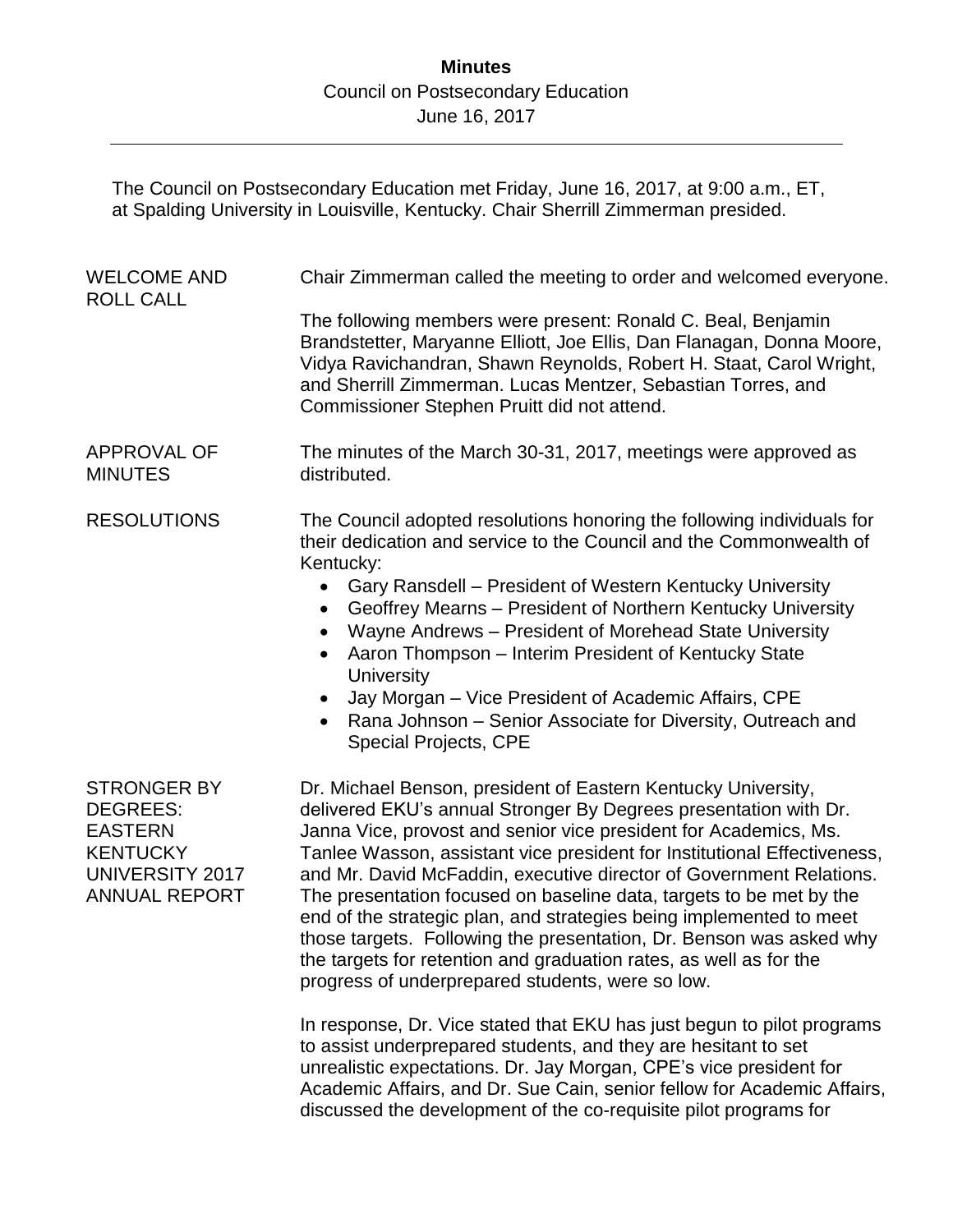|                                                       | developmental education. While the initial results are promising, the<br>data is still preliminary. Several semesters of data will allow for better<br>target estimations.                                                                                                                                                                                                                                                                                                                                                                                                                    |
|-------------------------------------------------------|-----------------------------------------------------------------------------------------------------------------------------------------------------------------------------------------------------------------------------------------------------------------------------------------------------------------------------------------------------------------------------------------------------------------------------------------------------------------------------------------------------------------------------------------------------------------------------------------------|
|                                                       | Dr. Benson also addressed EKU's ability to increase educational<br>attainment in accordance with the statewide strategic agenda's goal of<br>58% by 2025. EKU is projecting a 5.1 percent growth rate, which is<br>lower than the average growth rate needed for the system to achieve<br>Kentucky's goal.                                                                                                                                                                                                                                                                                    |
| <b>EXECUTIVE</b><br><b>COMMITTEE</b><br><b>REPORT</b> | In April and May 2017, the Council conducted its annual evaluation of<br>CPE President Robert L. King. The following groups were surveyed:<br>The Governor and his staff;<br>Leaders representing statewide education and policy<br>$\bullet$<br>organizations;                                                                                                                                                                                                                                                                                                                               |
|                                                       | Members of the General Assembly;<br>University presidents, the president of KCTCS, and the<br>$\bullet$                                                                                                                                                                                                                                                                                                                                                                                                                                                                                       |
|                                                       | president of AIKCU;                                                                                                                                                                                                                                                                                                                                                                                                                                                                                                                                                                           |
|                                                       | Members of the Council on Postsecondary Education; and<br>Senior members of the staff of the Council on Postsecondary<br>Education.                                                                                                                                                                                                                                                                                                                                                                                                                                                           |
|                                                       | Vice Chair Brandstetter presented the survey results to the full Council.<br>President King received an overall positive evaluation. Council<br>members praised the CPE staff and President King for their work on<br>performance funding and other areas of the 2016-17 work plan.                                                                                                                                                                                                                                                                                                           |
| ADOPTIONS OF 2017-<br><b>18 CPE WORK PLAN</b>         | Chair Zimmerman presented the CPE President's Plan of Work for July<br>2017 through June 2018. The plan provides a clear set of policy<br>priorities and tasks that will guide the work of the Council president and<br>his staff in the coming year. Implementation will be monitored by the<br>Council president and chair, and periodic progress reports will be made<br>to the full Council throughout the year in each of the focus areas. The<br>Executive Committee will evaluate the implementation of the plan as<br>part of the president's annual performance review in June 2018. |
|                                                       | MOTION: Dr. Ellis moved that the Council approve the Plan of Work<br>for July 2017 through June 2018. Mr. Reynolds seconded the motion.                                                                                                                                                                                                                                                                                                                                                                                                                                                       |
|                                                       | VOTE: The motion passed unanimously.                                                                                                                                                                                                                                                                                                                                                                                                                                                                                                                                                          |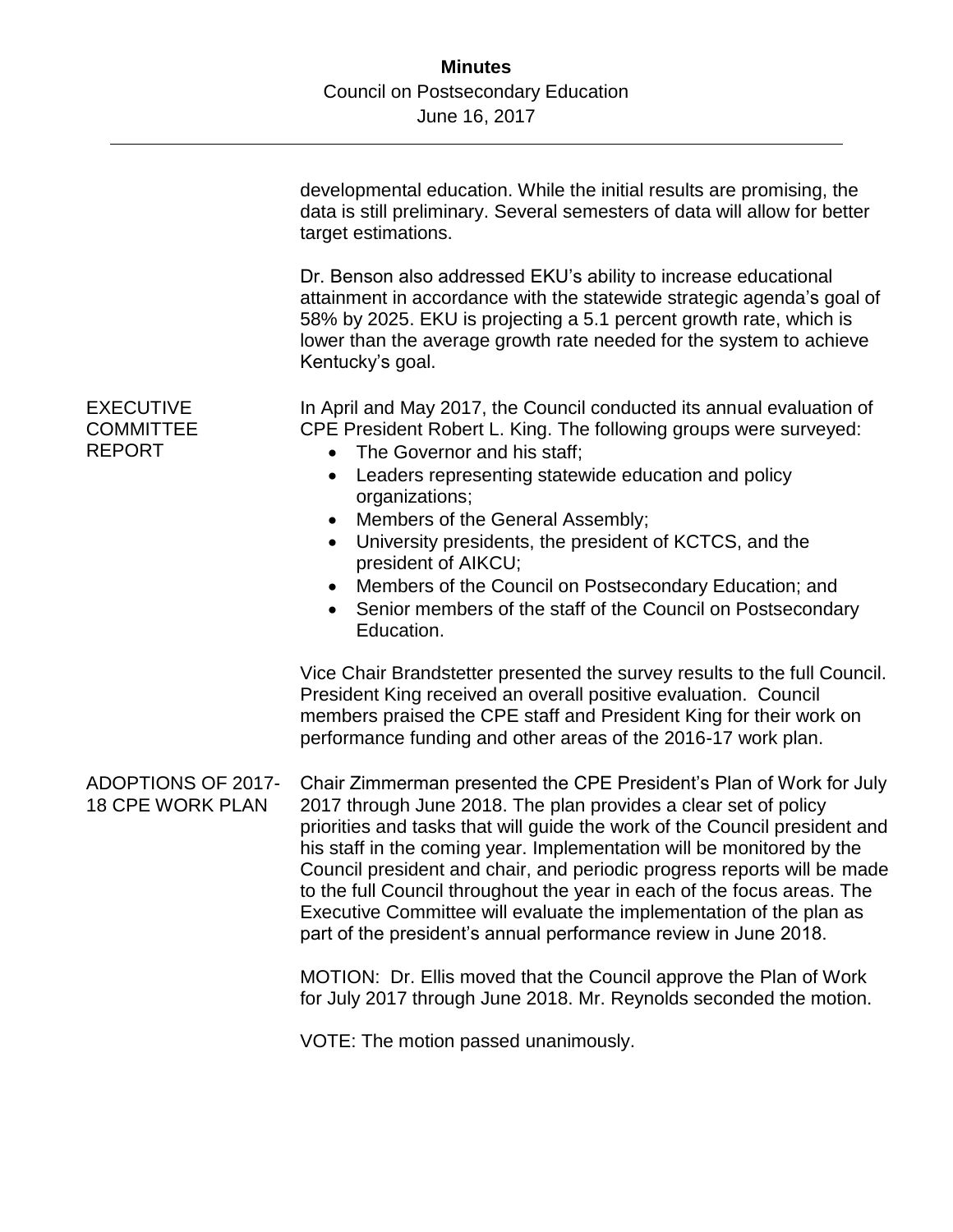| 2017-18 TUITION &<br><b>MANDATORY FEE</b><br><b>RECOMMENDATIONS</b> | Dr. Bill Payne, CPE's vice president for finance and administration and<br>Shaun McKiernan, senior associate, presented the staff's<br>recommendation for tuition and mandatory fees for academic year<br>2017-18.                                                                                                                                                                                                                                                                                                           |
|---------------------------------------------------------------------|------------------------------------------------------------------------------------------------------------------------------------------------------------------------------------------------------------------------------------------------------------------------------------------------------------------------------------------------------------------------------------------------------------------------------------------------------------------------------------------------------------------------------|
|                                                                     | Each of the tuition and mandatory fee submissions for Eastern<br>Kentucky University, the Kentucky Community and Technical College<br>System, Morehead State University, Murray State University, Northern<br>Kentucky University, University of Kentucky, University of Louisville,<br>and Western Kentucky University complied with the resident<br>undergraduate rate ceilings adopted by the Council at its March 31,<br>2017 meeting. Approved rates for each the institutions can be found in<br>the agenda materials. |
|                                                                     | As of the June 16, 2017 CPE meeting, Kentucky State University's<br>board had not yet taken action on their 2017-18 tuition and mandatory<br>fees. Upon approval of their board, the Council will review KSU's<br>proposal and take action at its next scheduled meeting.                                                                                                                                                                                                                                                    |
|                                                                     | MOTION: Mr. Brandstetter moved that the Council approve the 2017-<br>18 tuition and mandatory fee rates submitted for Eastern Kentucky<br>University, the Kentucky Community and Technical College System,<br>Morehead State University, Murray State University, Northern<br>Kentucky University, University of Kentucky, University of Louisville,<br>and Western Kentucky University. Ms. Moore seconded the motion.                                                                                                      |
|                                                                     | VOTE: The motion passed unanimously.                                                                                                                                                                                                                                                                                                                                                                                                                                                                                         |
| 2017-18 AGENCY<br><b>OPERATING BUDGET</b>                           | Shaun McKiernan and Rebecca Bowman, CPE's assistant vice<br>president for agency operations, presented the proposed 2017-18 CPE<br><b>Agency Operating Budget.</b>                                                                                                                                                                                                                                                                                                                                                           |
|                                                                     | Council staff proposed a FY 2017-18 total agency operating budget as<br>follows: Agency Operations, 7.5M; Licensure, 0.3M; Kentucky Adult<br>Education, 28.8M, and Statewide Educational Programs and Services,<br>39.3M.                                                                                                                                                                                                                                                                                                    |
|                                                                     | MOTION: Mr. Flanagan moved that the Council approve the 2017-18<br>CPE Agency Budget. Dr. Staat seconded the motion.                                                                                                                                                                                                                                                                                                                                                                                                         |
|                                                                     | VOTE: The motion passed unanimously.                                                                                                                                                                                                                                                                                                                                                                                                                                                                                         |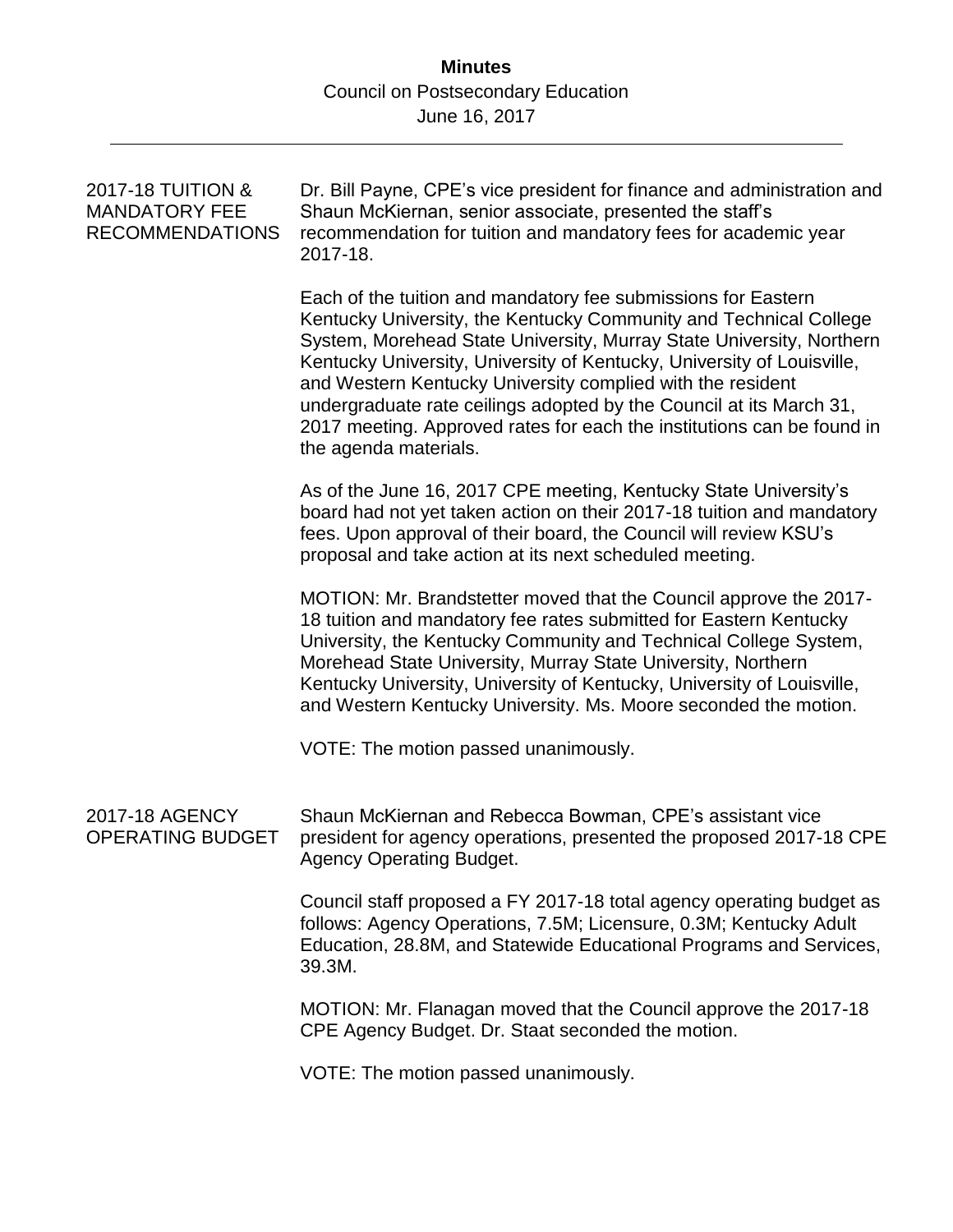| <b>TUITION</b><br><b>RECEIPROCITY</b><br><b>AGREEMENTS</b>                                 | Tuition reciprocity agreements are arrangements between two or more<br>states where the citizens of a defined region in one state can enroll at<br>identified institutions (or in selected programs) in another state (and<br>vice versa) for a reduced tuition charge. They also may receive special<br>consideration for admission purposes.                                                                       |
|--------------------------------------------------------------------------------------------|----------------------------------------------------------------------------------------------------------------------------------------------------------------------------------------------------------------------------------------------------------------------------------------------------------------------------------------------------------------------------------------------------------------------|
|                                                                                            | Currently, Kentucky has separate tuition reciprocity agreements with<br>Ohio, Illinois, Tennessee, West Virginia, and Indiana. The agreements<br>with Indiana and Ohio will expire on June 30, 2017.                                                                                                                                                                                                                 |
|                                                                                            | Mr. McKiernan and Dr. Payne presented the proposed agreements for<br>Indiana and Ohio, which had not changed substantively from<br>agreements previously in place.                                                                                                                                                                                                                                                   |
|                                                                                            | MOTION: Dr. Staat moved that the Council approve the tuition<br>reciprocity agreement with Indiana, valid July 1, 2017 through June 30,<br>2021, and three tuition reciprocity agreements with Ohio, valid July 1,<br>2017 through June 30, 2019. Ms. Elliott seconded the motion.                                                                                                                                   |
|                                                                                            | VOTE: The motion passed unanimously.                                                                                                                                                                                                                                                                                                                                                                                 |
| <b>NEW</b><br><b>ADMINSTRATIVE</b><br><b>REGULATIONS</b><br>13 KAR 2:120 &<br>13 KAR 2:130 | On March 21, 2017, Governor Bevin signed SB 153, creating a<br>comprehensive funding model for the allocation of state general fund<br>appropriations for postsecondary operations. The bill requires that the<br>model include a public university sector formula and a KCTCS sector<br>formula, and it provides the Council with the authority to promulgate<br>administrative regulations to implement the model. |
|                                                                                            | Mr. Travis Powell, CPE's general counsel, and Dr. Payne presented<br>two new administrative regulations to meet this need:                                                                                                                                                                                                                                                                                           |
|                                                                                            | 1. 13 KAR 2:120. Comprehensive Funding Model for the Allocation<br>of State General Fund Appropriations to Public Universities.<br>2. 13 KAR 2:130. Comprehensive Funding Model for the Allocation<br>of State General Fund Appropriations to Kentucky Community<br>and Technical College System Institutions.                                                                                                       |
|                                                                                            | Both administrative regulations operationalize the provisions of SB 153<br>by outlining processes that will be used to determine how general fund<br>appropriations for university operations will be allocated. They also<br>provide additional agreed-upon details not specifically captured in the<br>bill. Highlights include:                                                                                   |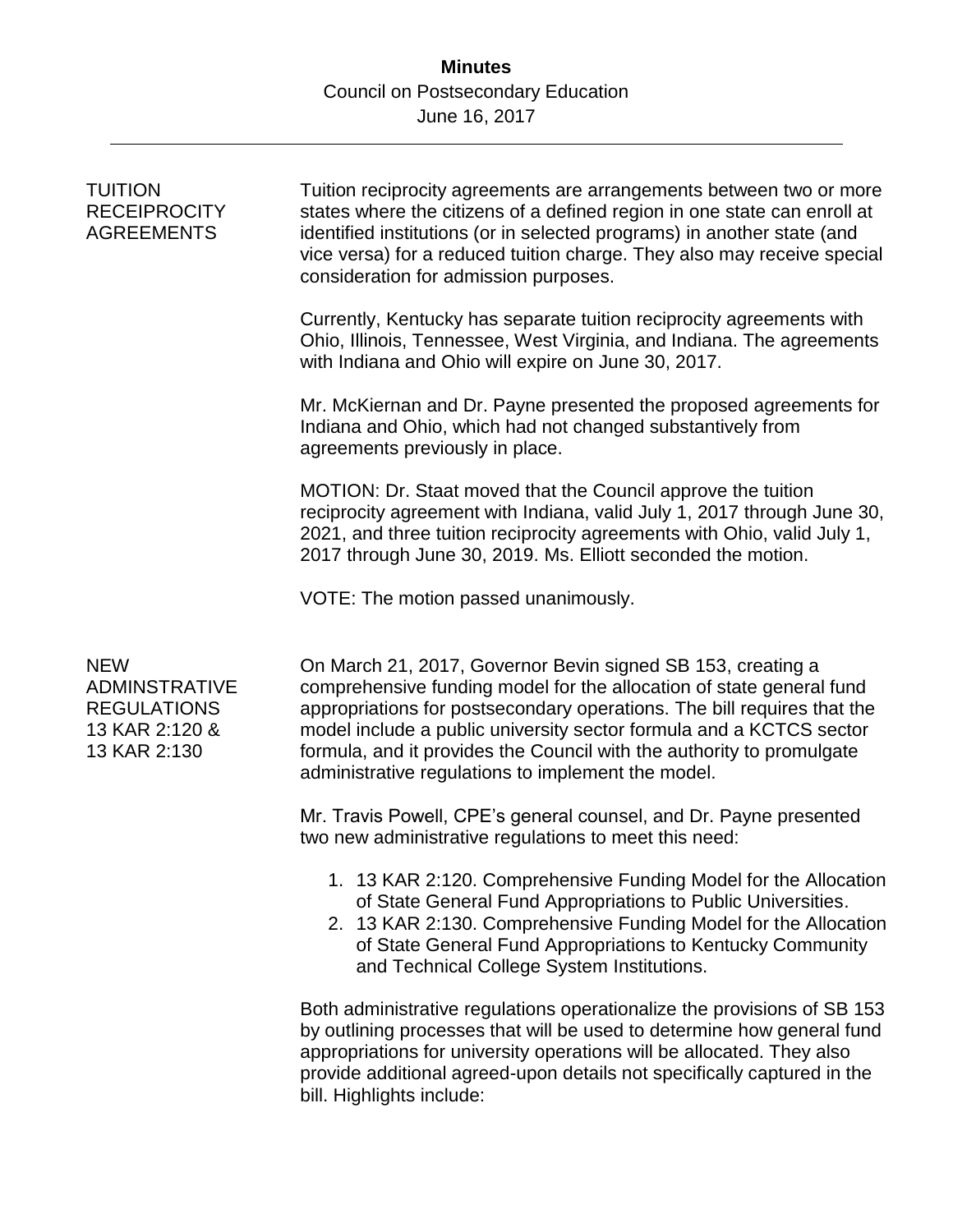| Detailing metric weights and formulas in the materials |
|--------------------------------------------------------|
| incorporated by reference into the regulation.         |

- Providing the breakdown of student success outcome metrics that make up the thirty-five (35) percent distribution of allocable resources as directed in the bill (Section 5).
- Describing how hold-harmless allocations will be determined and applied in the model (Section 8).
- Clarifying that each metric shall be calculated by averaging the most recent three (3) years of data (Section 4).

Council staff worked with the universities and KCTCS to ensure the agreed-upon model components and methods of distribution were appropriately captured.

MOTION: Ms. Wright moved that the Council approve the new administrative regulations 13 KAR 2:120 and 13 KAR 2:130. The action authorizes staff to file the proposed administrative regulation and the General Counsel, pursuant to KRS 13A.290(4) and KRS 13A.320(1)(b), to make such changes on behalf of the Council as necessary to comply with KRS Chapter 13A, and obtain adoption of the new regulation by the Administrative Regulation Review Subcommittee and the Interim Joint Committee on Education. Ms. Ravichandran seconded the motion.

VOTE: The motion passed unanimously.

AMENDMENT TO 13 KAR 3:050 Mr. Powell presented the proposed amendment to 13 KAR 3:050, GED® Eligibility Requirements. On April 10, 2017, Governor Bevin signed HB 522, creating KRS 158.143, which allows a state agency child, as defined in KRS 158.135(1), who is at least seventeen (17) years of age, to pursue a high school equivalency diploma. The new law requires that these individuals remain subject to the compulsory secondary school attendance requirements of KRS 159.010, even after receiving a high school equivalency diploma. Previously, the minimum age for GED® eligibility set forth in 13 KAR 3:050 mirrored the legal age of withdrawal from secondary school. KRS 159.010 provided school districts with the option to increase the age of withdrawal from sixteen (16) to seventeen (17) or eighteen (18). Once a threshold number of districts opted to increase the age of withdrawal (following a grace period), the age would increase to eighteen (18) statewide. Beginning in August 2017, an individual must be eighteen (18) years of age before he or she can legally withdraw from high school.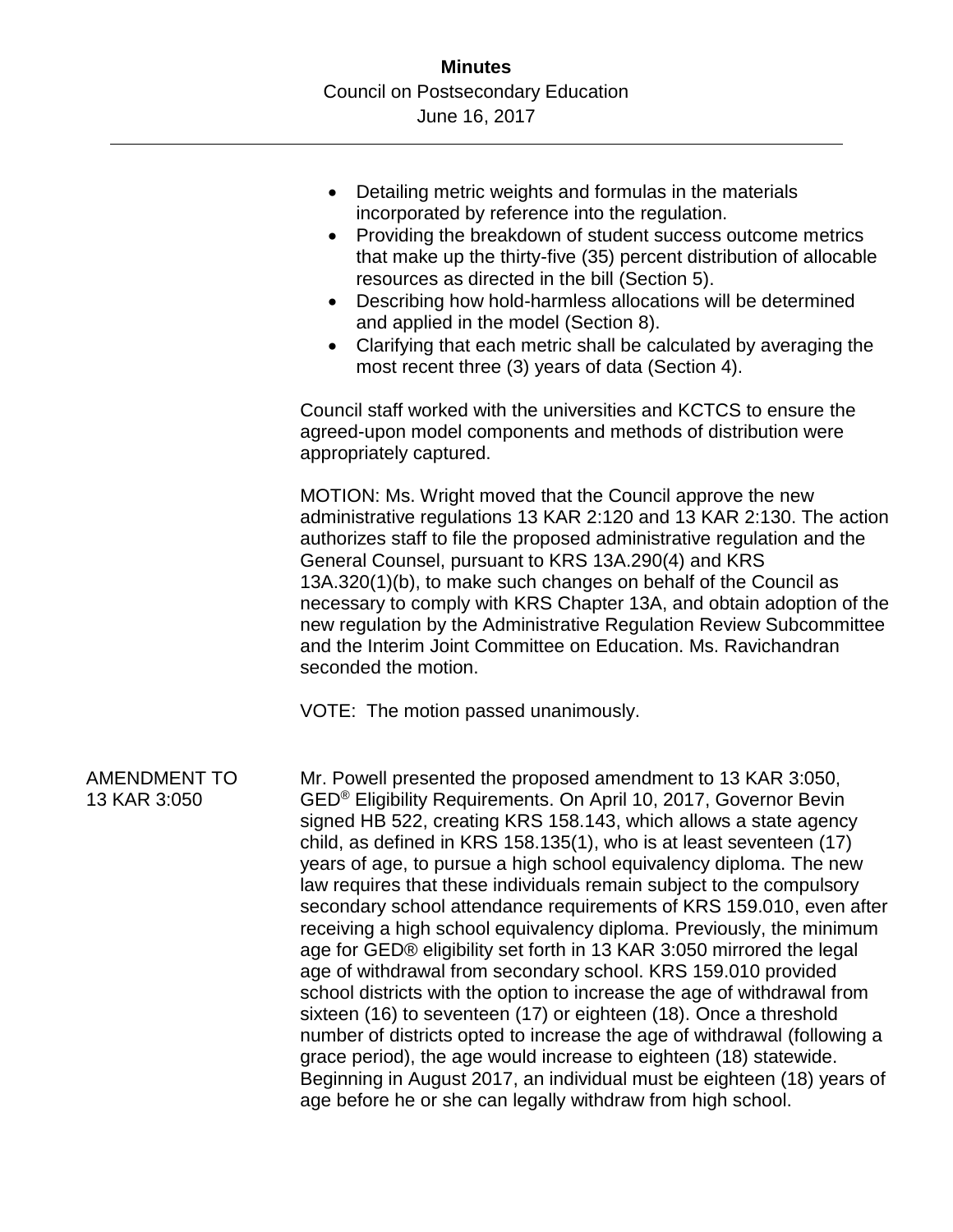This amendment allows for seventeen (17) year-old state agency children to take the GED® exam and readiness tests with approval from the local school district. Upon passage, these individuals will receive a high school equivalency diploma in accordance with the GED® Testing Program requirements set forth in 13 KAR 3:010. The amendment also accounts for the new compulsory attendance age of eighteen (18), removes the reference to the now repealed Kentucky Department of Education Secondary GED® Program, allows eighteen (18) year old National Guard Youth "ChalleNGe" program participants to take the GED® exam without being withdrawn from school for 90 days, and makes other technical changes.

MOTION: Dr. Ellis moved that the Council approve the proposed amendment to the administrative regulation titled "13 KAR 3:050 GED® Eligibility Requirements." The action authorizes staff to file the proposed administrative regulation and the General Counsel, pursuant to KRS 13A.290(4) and KRS 13A.320(1)(b), to make such changes on behalf of the Council as necessary to comply with KRS Chapter 13A, and obtain adoption of the new regulation by the Administrative Regulation Review Subcommittee and the Interim Joint Committee on Education. Mr. Beal seconded the motion.

VOTE: The motion passed unanimously.

#### NEW ACADEMIC PROGRAMS

KRS 164.020 (15) empowers the Council on Postsecondary Education to define and approve the offering of all postsecondary education technical, associate, baccalaureate, graduate, and professional degree, certificate, or diploma programs in the public postsecondary education institutions.

Dr. Melissa Bell, CPE's associate vice president for academic affairs, presented the staff recommendation that the Council approve the following new academic programs:

Eastern Kentucky University

1. Master of Arts in American Sign Language (CIP 16.1699)

Murray State University

2. Master of Science in Occupational Therapy (CIP Code: 51.2306)

Northern Kentucky University

- 3. Bachelor of Science in Neuroscience (CIP Code: 26.1501)
- 4. Bachelor of Science in Health Informatics (CIP Code: 51.2706)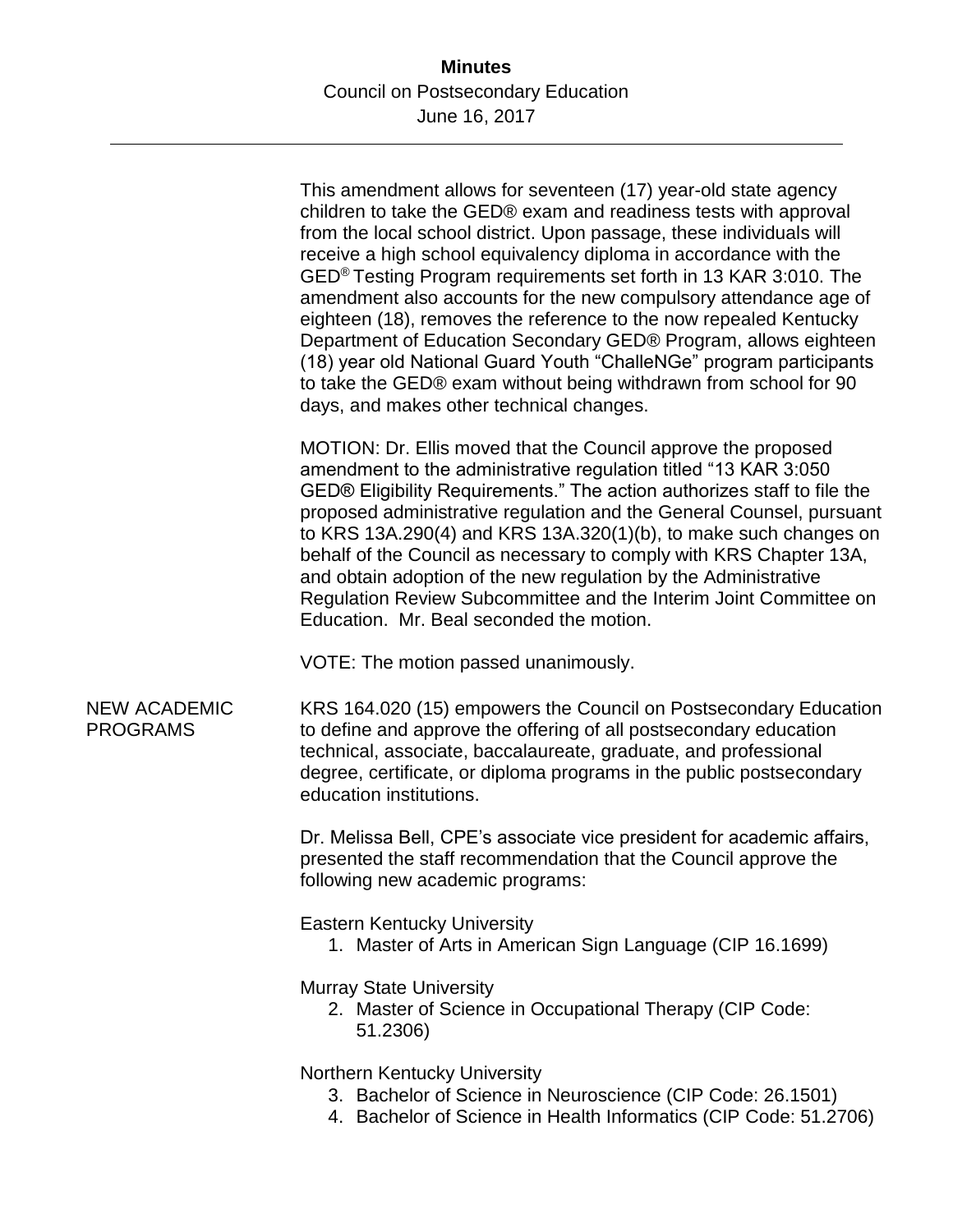- 5. Bachelor of Science in Radiation Therapy (CIP 51.0907)
- 6. Bachelor of Science in Mechatronics Engineering Technology (CIP Code: 15.9999)
- 7. Bachelor of Arts in Health Communication (CIP Code: 09.0905)

University of Kentucky

- 8. Bachelor of Arts in Dance (CIP Code: 50.0301)
- 9. Master of Science in Sport and Exercise Psychology (CIP Code: 31.0508)

MOTION: Dr. Staat moved that the Council approve the new academic programs as presented. Ms. Moore seconded the motion.

VOTE: The motion passed unanimously.

CAMPUS-LEVEL BOARD ORIENTATION & **TRAINING** 

Lee Nimocks, CPE's vice president for policy, planning, and external relations, presented the request for the Council to approve the campus board member orientation & training programs submitted by Kentucky's public campuses. On November 18, 2016, the Council approved the New Board Member Orientation and Training Policy, and it set forth a two-part training curriculum: (1) state-level orientation and (2) campus and KCTCS orientation. Each of the campus-level orientation programs has been reviewed by CPE staff and include the following required elements:

- Institutional mission, vision, and values, by-laws.
- Campus strategic plan and related accountability system.
- Budget and finances, including sources of revenue and expenditures.
- Board-relevant policies and procedures.
- Open records and open meetings.
- Conflict of interest and ethical considerations.
- Access to meeting minutes.
- Information on foundations, if applicable.
- Information related to the board's role in NCAA regulations, if applicable.

MOTION: Mr. Beal moved that the Council approve the campus board member orientation & training programs submitted by the public campuses. Ms. Wright second the motion.

VOTE: The motion passed unanimously.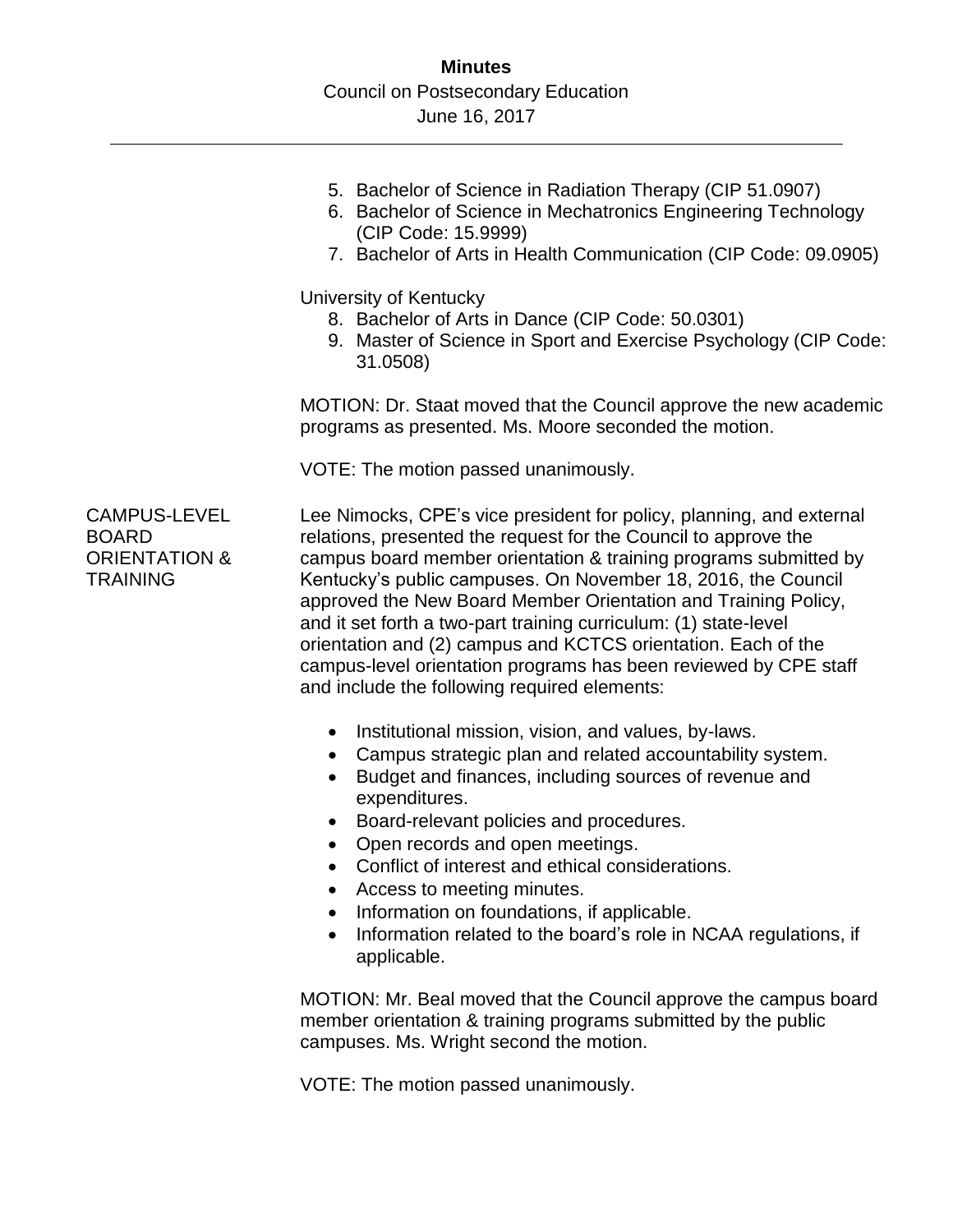| <b>AMENDMENT TO</b><br>2016-21 STRATEGIC<br><b>AGENDA FOR</b><br><b>POSTSECONDARY &amp;</b><br><b>ADULT EDUCATION</b> | At its June 3, 2016 meeting, the Council approved the 2016-21<br>Strategic Agenda for Postsecondary and Adult Education. Embedded<br>in that agenda was an ambitious goal-to raise the percentage of<br>Kentuckians with a high-quality postsecondary degree or certificate<br>from its current level of 45 percent to 58 percent by the year 2025.<br>After further data analysis and discussions with campus leaders, Ms.<br>Nimocks presented the staff's recommendation that the Council amend<br>that goal from 58 percent by 2025 to 60 percent by 2030. |
|-----------------------------------------------------------------------------------------------------------------------|----------------------------------------------------------------------------------------------------------------------------------------------------------------------------------------------------------------------------------------------------------------------------------------------------------------------------------------------------------------------------------------------------------------------------------------------------------------------------------------------------------------------------------------------------------------|
|                                                                                                                       | Achieving the educational attainment target of 60 percent by 2030<br>requires an annual percent increase in degrees and credentials of 1.7<br>percent. This rate of growth is still ambitious, particularly for campuses<br>in areas of the state with continuing population declines, but staff<br>believes it is achievable with more aggressive strategies around<br>student retention, progression and completion and outreach programs<br>for adults and other underrepresented students.                                                                 |
|                                                                                                                       | Ms. Moore moved that that the Council approve an amendment to the<br>2016-21 Strategic Agenda for Postsecondary and Adult Education<br>changing the statewide education attainment goal from 58 percent of<br>Kentuckians with a high-quality postsecondary degree or certificate in<br>2025 to 60 percent by 2030. Ms. Ravichandran seconded the motion.                                                                                                                                                                                                      |
|                                                                                                                       | VOTE: The motion passed unanimously.                                                                                                                                                                                                                                                                                                                                                                                                                                                                                                                           |
| 2018 MEETING<br><b>DATES</b>                                                                                          | CPE staff proposed the Council meeting dates for the 2018 calendar<br>year: Feb. 1-2, Apr. 26-27, Jun. 21-22, Sept. 20-21, and Nov. 15-16.                                                                                                                                                                                                                                                                                                                                                                                                                     |
|                                                                                                                       | MOTION: Ms. Wright moved that the Council approve the proposed<br>2018 meeting dates as presented. Mr. Reynolds seconded the motion.                                                                                                                                                                                                                                                                                                                                                                                                                           |
|                                                                                                                       | VOTE: The motion passed unanimously.                                                                                                                                                                                                                                                                                                                                                                                                                                                                                                                           |
| <b>CPE PRESIDENT'S</b><br><b>REPORT TO THE</b><br><b>COUNCIL</b>                                                      | A written report from President King was provided in the agenda book.<br>Highlights included the upcoming 2017 Governor's Conference on<br>Postsecondary Education Trusteeship, the meetings of the Academic<br>Leadership Development Institution (ALDI), a professional learning<br>community of early career underrepresented minority faculty who are<br>interested in future administrative leadership positions, and current<br>Kentucky Adult Education activities.                                                                                     |
| <b>KENTUCKY</b><br><b>COMMISSIONER OF</b><br><b>EDUCATION REPORT</b>                                                  | Commissioner Stephen Pruitt was not available to attend the June 16<br>meeting. He provided a written report in the agenda book.                                                                                                                                                                                                                                                                                                                                                                                                                               |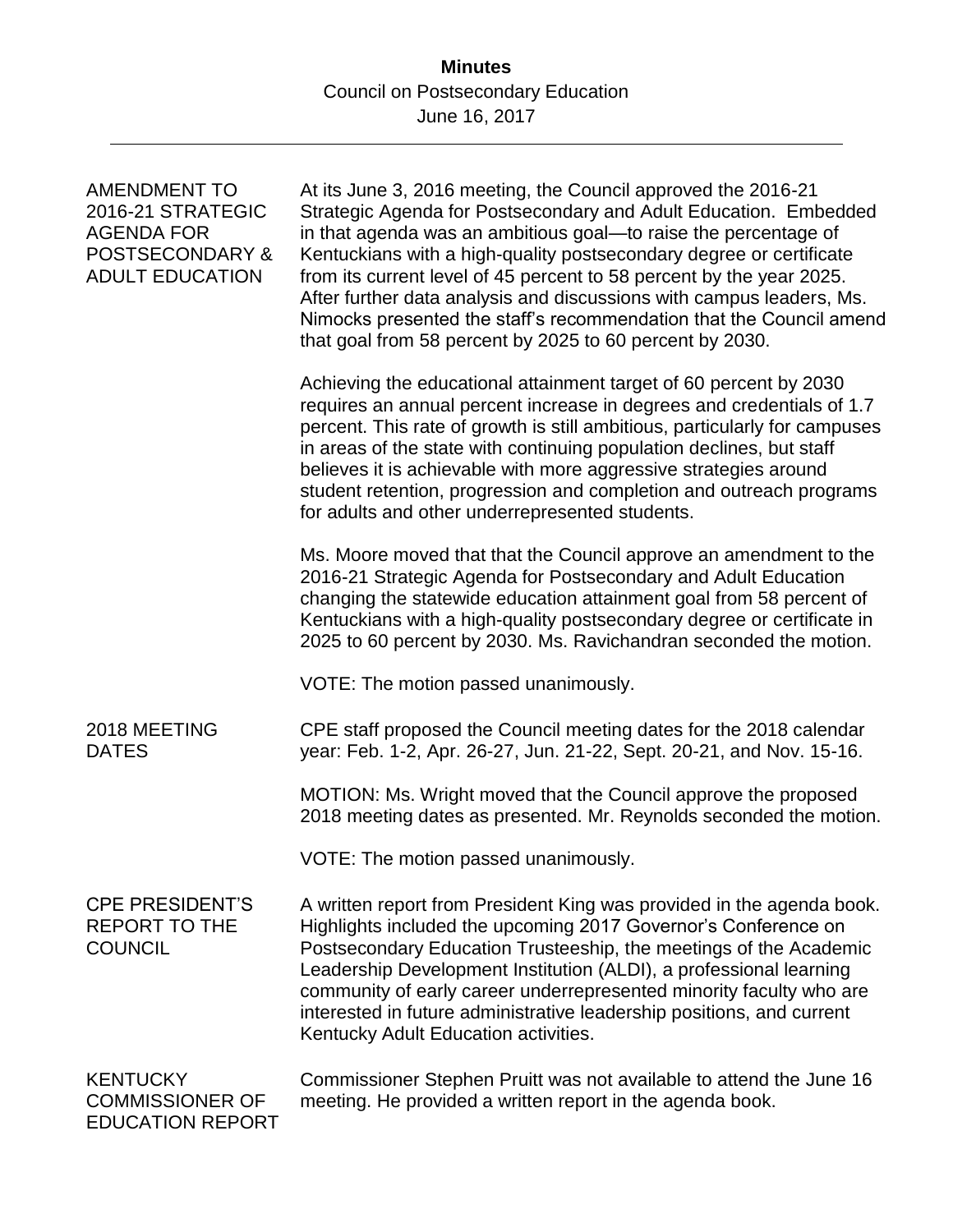| <b>COMMITTEE ON</b><br><b>EQUAL</b><br><b>OPPORTUNITIES</b><br><b>REPORT</b>                   | Dr. Caroline Atkins, CPE's senior associate for academic affairs,<br>provided an update on the activities of the Committee on Equal<br>Opportunities. She also provided an update on the status of campus<br>plans being developed in relation to the 2016-20 Statewide Policy on<br>Diversity, Equity, and Inclusion.                                                                                                                                                                                                                                                                                                                                                                                                                                                                                                                                                                                     |
|------------------------------------------------------------------------------------------------|------------------------------------------------------------------------------------------------------------------------------------------------------------------------------------------------------------------------------------------------------------------------------------------------------------------------------------------------------------------------------------------------------------------------------------------------------------------------------------------------------------------------------------------------------------------------------------------------------------------------------------------------------------------------------------------------------------------------------------------------------------------------------------------------------------------------------------------------------------------------------------------------------------|
| <b>KENTUCKY</b><br><b>COLLEGE &amp; CAREER</b><br><b>CONNECTION</b><br><b>COALITION UPDATE</b> | The Kentucky College and Career Connection Coalition (Ky3C) is a<br>voluntary statewide network of professionals, programs, and<br>practitioners who work together to improve communication,<br>collaboration, and professional development in the field of college and<br>career outreach. The Coalition is a partnership established in early<br>2015 between the Kentucky Council on Postsecondary Education, the<br>Kentucky Department of Education, Kentucky Higher Education<br>Assistance Authority, and Kentucky Adult Education. Kim Drummond,<br>director for strategic initiatives for GEAR UP Kentucky, and Melissa<br>Bondurant, Ky3C coalition coordinator, provided an overview of Ky3C's<br>mission, vision, 2017-2019 goals and strategic initiatives and<br>discussed opportunities for Kentucky organizations, institutions, and<br>agencies to engage and support the Ky3C Coalition. |
| <b>STRONGER BY</b><br><b>DEGREES: UPDATE</b><br><b>ON POLICY AREA 2 -</b><br><b>SUCCESS</b>    | The 2016-21 Strategic Agenda was approved by the Council in<br>June 2016. The agenda focuses on three urgent priorities -<br>opportunity, success, and impact. Ms. Nimocks, Dr. David<br>Mahan, CPE's vice president for data and research, Dr. Jill<br>Compton, CPE's senior fellow for academic affairs, and Mr.<br>Silas Sessions, CPE's senior associate for academic affairs,<br>presented on the Council's strategies, metrics, and activities<br>currently underway to improve student success. Highlighted<br>initiatives included the annual Student Success Summit and<br>military student initiatives.                                                                                                                                                                                                                                                                                          |
| <b>REPORTS FROM</b><br><b>INSTITUTIONS</b>                                                     | Reports from the institutions were provided in the agenda book.                                                                                                                                                                                                                                                                                                                                                                                                                                                                                                                                                                                                                                                                                                                                                                                                                                            |
| <b>COMMITTEE</b><br><b>APPOINTMENTS</b>                                                        | Chair Zimmerman made the following appointments to the 2018-20<br>Budget Development Work Group: Mr. Brandstetter, who will serve as<br>chair, Ms. Wright, Mr. Mentzer, Dr. Staat, Mr. Torres, and Mr. Beal.<br>Chair Zimmerman will serve as an ex-officio member.                                                                                                                                                                                                                                                                                                                                                                                                                                                                                                                                                                                                                                        |